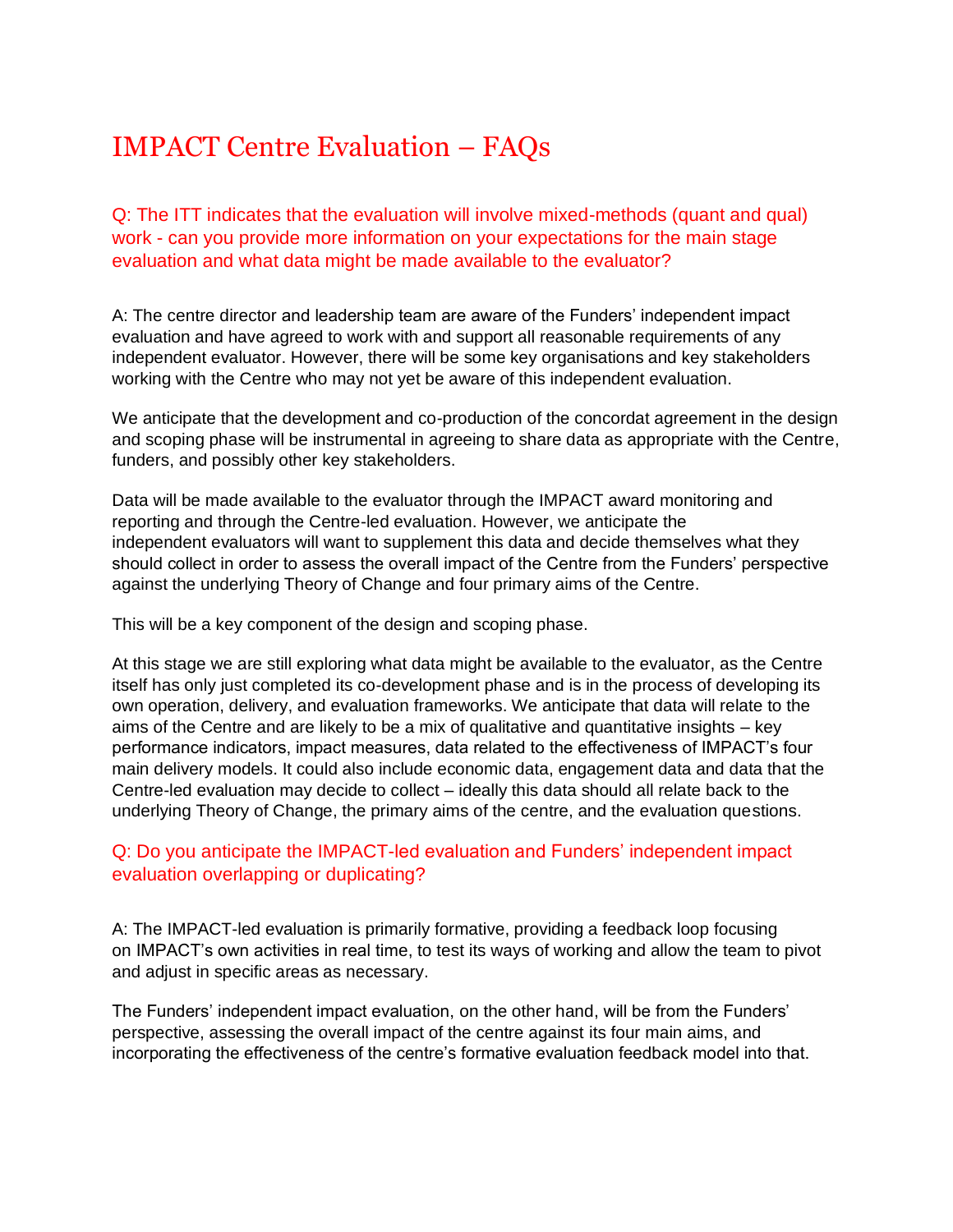The focus of the independent evaluation is very much an overview of how the funding has created (or not created) the space for IMPACT's work; how effective the formative evaluation's feedback loop has been for IMPACT's activities and outputs; and understanding what the role and the impact of funding this work has been on the adult social care sector as a whole.

The independent evaluator will need to work closely with both the funders and the IMPACT Centre to reduce the risk of duplication of outputs; any data collected by the centre may be usefully fed into the Funders' independent impact evaluation.

# Q: Is there a different audience for the IMPACT-led and the Funders' independent impact evaluation?

A: Yes, the primary audience for the independent evaluation include the funders, the Programme Management Board, Programme Advisory Group, and the Programme Coordination Group.

The primary audience for the Centre-led evaluation will be the IMPACT Centre itself: its leadership team, and its various stakeholders.

There will be some overlap with secondary audiences and with wider stakeholders interested in the two evaluations and their findings.

# Q: Will there be an opportunity for asking further questions?

A: We are happy for you submit further questions to [Amanda.Watt@health.org.](mailto:Amanda.Watt@health.org) We will update this FAQ document to keep everyone informed of any additional questions that have been asked.

# Q: Will any specified contract review meetings be accompanied by budget reviews as the needs of the evaluation emerge over time?

A: THF and ESRC take a partnership approach to this work, and during the inception meeting stage we would agree on the ways in which we will work together. The evaluation lead at THF will be the main point of contact for the evaluation partner and will monitor progress and risks on the contract through regular catch-up calls or e-mails. We would be happy if the independent evaluator wanted to build in specific contract review meetings to discuss progress against the budget, the approach, risks etc. We do expect a progress/contract review meeting for the evaluator to take place towards the end of the establishment phase (i.e. after the designing and scoping phase of the independent evaluation), before the delivery and implementation phase of the evaluation.

Given the longevity of the evaluation, we also anticipate that elements of the proposed approach of the evaluation might have to flex, and we expect that any changes to the approach would be an open discussion between the evaluator and the Funders. This would include discussing any implications on timelines, resources, and costs. However, at this early stage we are looking for potential methodologies and approaches to fit within the overall budget.